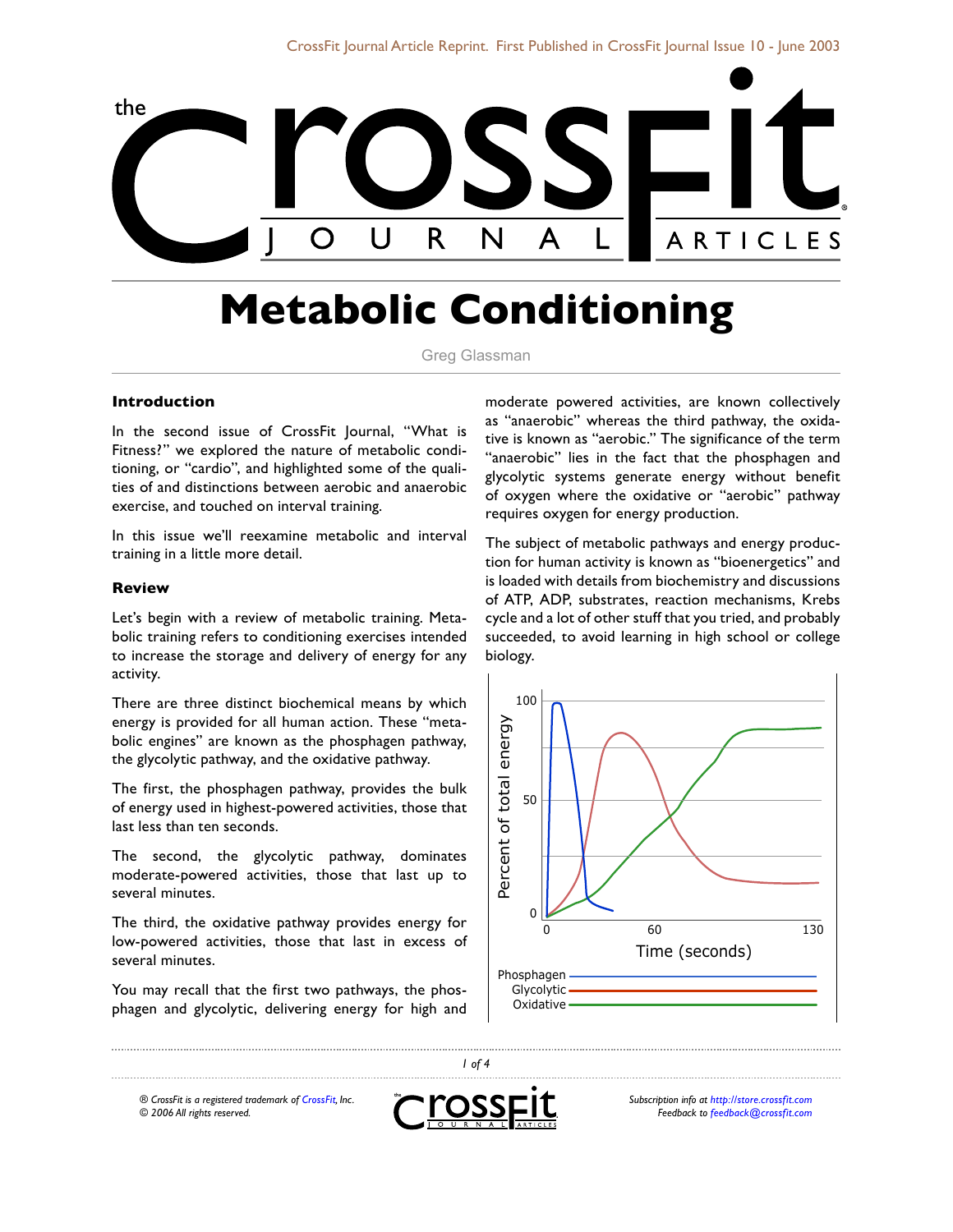

 $\overline{\phantom{a}}$  and  $\overline{\phantom{a}}$  with many of the gory details. And, consider the University of Connecticut the University of Connecticut here is a brief of  $\alpha$ istry of bioenergetics, many resources are available<br>andias If you feel the compulsion to learn more on the biochemonline.

### **Anaerobics and Aerobics Made Simple**

Our purpose in this issue of CrossFit Journal is to avoid the complexities and nuances of molecular biochemistry and render a useable foundation for understanding "cardio" and specifically the CrossFit approach to conditioning.

To that end we will forego considerations other that the sustainability of maximum efforts and, so, concern ourselves with all out efforts of varying durations and ignore issues of power, pathways, and energy production.

We only need to remember that anaerobic exercise is metabolically unsustainable exercise whereas aerobic exercise is sustainable. Sustainability is the key.

Generally, all out efforts of two minutes or less are anaerobic while efforts lasting more than several minutes are aerobic.

Reducing the whole of bioenergetics to this level isn't just convenient it allows for examination at a level of granularity that allows for maximum useful understanding of metabolic conditioning. Biochemists, while able to recite intricacies of energy substrates and ATP production are all too often blind to the interplay of varying exercise protocols and their resulting fitness.

A metaphor may aid in understanding our position on the science of bioenergetics. We are striving to give you a racecar driver's sense of auto racing not a mechanical engineer's. Both have their place but only one drives the car on race day.

Anaerobic efforts are relatively high powered, and aerobic efforts are relatively low powered. This should be self evident from our understanding that anaerobic work is unsustainable past several minutes. It would be hard to escape the observation that power, or intensity, and duration of effort are inversely related. One hundred meter dash pace is a considerably faster pace than a mile pace.

Aerobic exercise is nearly universally regarded as being heart protective, but there is compelling evidence that shows that anaerobic exercise is at least as heart protective as aerobic exercise.

Though aerobic exercise is widely recognized as being the ideal vehicle for fat loss, recent studies have shown that anaerobic exercise is a vastly superior protocol for fat burning.

Anaerobic exercise builds muscle; aerobic exercise burns muscle - period. On this point there is no intelligent debate. Compare the look of sprinters to long distance runners – here a picture is indeed worth a thousand words.

The muscle wasting nature of aerobic exercise is both cause and symptom of the deleterious effect that endurance work can have on anaerobic performance. Sadly, this lesson has been slow to spread to many anaerobic sports. It is still common to find boxers and other martial artists who think that long slow endurance work – roadwork – is essential to their fight endurance. Nothing could be further from the truth.

On the other hand anaerobic training is of enormous benefit to endurance athletes. Not only does it support and build muscle, but it gives the "kick" needed to win close races. Importantly, not only does anaerobic work benefit aerobic performance, but anaerobic training can be used to develop high levels of aerobic fitness without the usual muscle wasting. This is accomplished through interval training and is an integral part of sports training for most sports.

|                   | <i><u><b>Increases</b></u></i><br>power, speed<br>, and strength | <i>Improves</i><br>cardiovas-<br>cular health | <b>Burns body</b><br>fat | <b>Burns</b><br>Muscle | <b>Builds</b><br>Muscle | Aids in all<br>sports | Develops<br><i>aerobic</i><br>capacity | <b>Develops</b><br>angerobic<br>capacity |
|-------------------|------------------------------------------------------------------|-----------------------------------------------|--------------------------|------------------------|-------------------------|-----------------------|----------------------------------------|------------------------------------------|
| <b>Anaerobics</b> |                                                                  |                                               |                          |                        |                         |                       |                                        |                                          |
| <b>Aerobics</b>   |                                                                  |                                               |                          |                        |                         |                       |                                        |                                          |
|                   |                                                                  |                                               |                          |                        |                         |                       |                                        |                                          |

#### **Comparison Between Anaerobic and Aerobics**

*® CrossFit is a registered trademark of CrossFit, Inc. © 2006 All rights reserved.*



*2 of 4*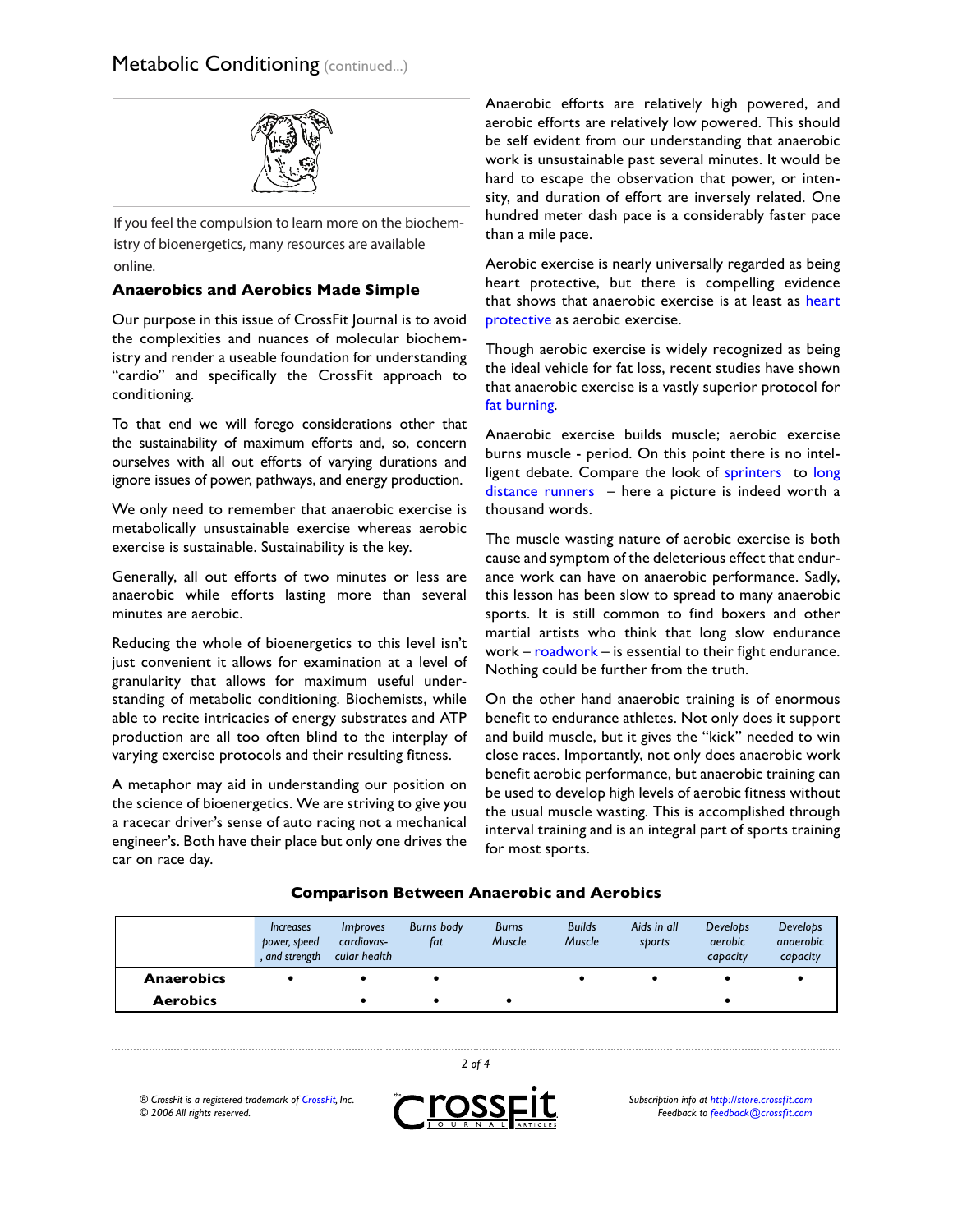Metabolic Conditioning (continued...)

|                                   | <b>Sprint</b> | <b>Mid-Distance</b> | <b>Distance</b> |  |
|-----------------------------------|---------------|---------------------|-----------------|--|
| <b>Primary Energy System</b>      | Phophagen     | Glycolytic          | Oxidative       |  |
| Duration of work (in seconds)     | $10 - 30$     | $30 - 120$          | $120 - 300$     |  |
| Duration of recovery (in seconds) | $30 - 90$     | $60 - 240$          | $120 - 300$     |  |
| Load:Recovery ratio               | I:3           | I:2                 | ĿI              |  |
| Repetitions                       | $25 - 30$     | $10 - 20$           | $3 - 5$         |  |

## **Interval Training**

Interval training alternates bouts of high intensity work with rest in repeated timed intervals. The general idea is to perform a high volume of high intensity work in a limited time. Ultimately, it is nothing more than anaerobic training with controlled rest periods.

The benefits of interval training are to both anaerobic and aerobic systems. The obvious question is how much benefit and to which system?

We can orchestrate intervals so that they predominantly stress either aerobic or anaerobic systems. The table below gives interval strategies to target desired metabolic systems.

But, even more interesting is the prospect of a hybrid interval that would greatly stress and thereby substantially condition both anaerobic and aerobic systems simultaneously. Finding such an interval and demonstrating its dual potency would be a great find.

It may have been done.

#### **Tabata Interval**

Dr. Izumi Tabata experimented with intervals and published in the journal Medicine in Sports and Exercise the results of an experiment in which he produced excellent improvements in anaerobic and aerobic conditioning in a group of accomplished athletes with a four minute (3:50) protocol of 20 seconds of all out work followed by 10 seconds of rest repeated 8 times.

Significantly, Dr. Tabata's 4 minute high intensity group got better V02 max improvement than the control group, which followed a 60 minute moderate intensity regimen.

Clarence Bass, and Peak Performance both give great accounts of Dr. Tabata's research and understand the

important implications.

# **Tabata Applications**

Dr. Tabata's research subjects exercised on stationery bikes; we decided to test other applications.

Our favorite and most effective application has been the "Tabata" squat – a 20 seconds on, 10 seconds off repeated 8 times squatting effort scored by the lowest number of reps performed in any of the eight intervals.

This single drill tests for and develops elite athletic capacities. Rankings for this drill accurately predict ranking performance on a wide variety of fundamental athletic skills and performance.

Another of our crew's favored applications is to use the Tabata interval in a workout where an athlete moves from the Concept II Rower to squats then pull-ups, situps, and push-ups. Each exercise is performed like the Tabata squat – 20 on/10 off  $X$  8. Adding the weakest link from each exercise tabulates a final score. The Rowing is scored in "calories" and the other events by reps. We allow a minute's break between exercises.

Both of these simple workouts are very demanding and surprisingly potent. Trying either will convince you of their potency. Our experience is that improvements in scores for both Tabata workouts suggest strongly that an athlete is likely to show substantial improvements wherever we test them.

Try the Tabata workouts, experiment with varying interval design, and repeat noticeably difficult protocols from time to time. Trust that particularly challenging efforts speak directly to your opportunities for physical gains, and that improved performance in those efforts is the best measure of those gains. Chase the toughest intervals.

*® CrossFit is a registered trademark of CrossFit, Inc. © 2006 All rights reserved.*



*3 of 4*